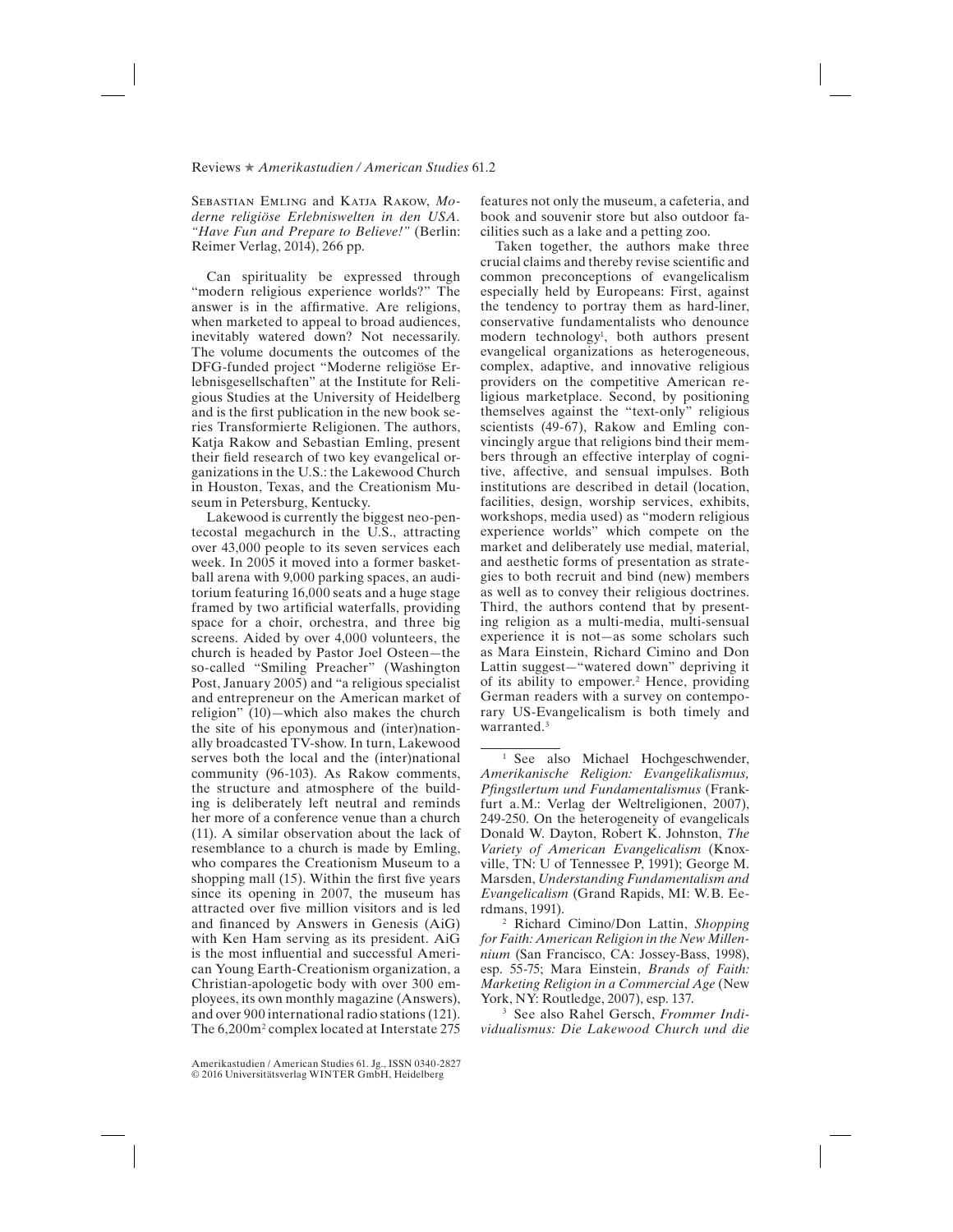## *Amerikastudien / American Studies* 61.2 ★ Reviews

After a short introduction (9-29) the study is divided into four parts: part I synthesizes the scholarship on the economics (30-48) and praxeological-aesthetics of religion (49-  $67$ ,<sup>4</sup> especially the studies on the religious use of modern technologies in constructing "brand narratives" (a feld that is currently cultivated by many scholars across the academic disciplines),<sup>5</sup> and theoretically situates the study in relation to previous research on megachurches, televangelism, and creationism  $(69-84; 114-22)$ .<sup>6</sup> In particular, as their terminology throughout the book reveals, the authors draw upon the works of James Twitchell who views the rise of megachurches as the epitome of branding in religion.7 The main body of the study (parts II and III) offers an in-depth analysis of the branding strategies (economics) and the material dimension (aesthetics) of religion of both organizations.

<sup>4</sup> Christian Ellinghoff, *Ökonomische Analysen der Religion: Theoretische Konzepte und rechtspolitische Empfehlungen* (Frankfurt a.M.: Peter Lang, 2005); Ellen F. King, *Material Religion and Popular Culture* (New York, NY: Routledge, 2010).

<sup>5</sup> Heather Hendershot, *Shaking the World for Jesus: Media and Conservative Evangelical Culture* (Chicago, IL: U of Chicago P, 2004); Birgit Meyer, "Religious Sensations: Why Media, Aesthetics, and Power Matter in the Study of Contemporary Religion," *Religion: Beyond a Concept*, ed. Hent de Vries (New York, NY: Fordham UP, 2008), 704-23.

<sup>6</sup> Steve Bruce, *Pray-TV: Televangelism in America* (New York, NY: Routledge, 1990); Anne C. Loveland, Otis B. Wheeler, *From Meetinghouse to Megachurch: A Material and Cultural History* (Columbia, MO: U of Missouri P, 2003); Francis Harrold, Raymond Eve, John Taylor, "Creationism, American-Style: Ideology, Tactics and Rhetoric in a Social Movement", *Culture of Creationism. Anti-Evolutionism in English-Speaking Countries*, ed. Simon Coleman, Leslie Carlin (Aldershot: Ashgate, 2004), 67-84.

<sup>7</sup> *Branded Nation*. *The Marketing of Megachurch, College Inc., and Museumworld* (New York, NY: Simon and Schuster, 2004), esp. 47-108.

The last part (IV) introduces three short case studies of religious organizations for comparison: the Creation and Earth History Museum in Santee, California, as well as two denominational megachurches, the Skyline Wesleyan Church in La Mesa, California, and the Second Baptist Church in Houston, Texas.

The fndings are based on the two authors' feld observations through participatory observation and interviews with responsible employees and visitors. Unfortunately, it remains unclear which guidelines the collected data follow (e.g. amount, length, standardized questionnaire, undercover research). Moreover, since interviews with worshippers in the case of Lakewood are mostly missing, it falls short of analyzing the "consumer's" take on the offered religious "product" which, in this case, leaves the third crucial point of the study (religion is not "watered down") open for discussion. In a similar vein, while following Clifford Geertz's model of "thick description" allows a detailed microanalysis of these organizations, the analysis at times remains too descriptive. Especially with regard to a German audience, more context would have been helpful. For example, while the emergence and development of the religious marketplace in the U.S. is explained (43-48), the German readership might struggle with situating the discussed megachurches on the current religious marketplace. Additionally, this has led to some redundancies in each chapter which is at times tiring for the reader when, for example, the central message of the Creationism Museum—"the history in the Bible (beginning in Genesis) is true, thus the gospel (the message of salvation in Jesus Christ) based in this history is true" (Ken Ham)—is quoted three times in one chapter (on pages 186, 190, 210).

However, leaving these criticisms aside, the study presents a wealth of fndings and offers an eloquent account with an innovative approach. The authors skillfully paint the picture of both organizations as market-oriented, multi-media institutions. Conceptualized as a "Full Service Church"8 (Lakewood Church) and as an "All-Inclusive Provider" (Creationism Museum), both offer various services beyond their customary functions like concerts, child care, workshops such as "Snakes Alive" (139-40) and adventure tours like "Dinosaur Digs" (136) (both offers of the Creationism Museum) as well as advisory ser-

*Phänomene Megachurch, propsperity gospel und charismatische Pastorenschaft* (Berlin: WeißenseeVerlag, 2013). So far, no German book on the *Creationism Museum* has been published.

Amerikastudien / American Studies 61. Jg., ISSN 0340-2827 © 2016 Universitätsverlag WINTER GmbH, Heidelberg

<sup>8</sup> Twitchell, 81.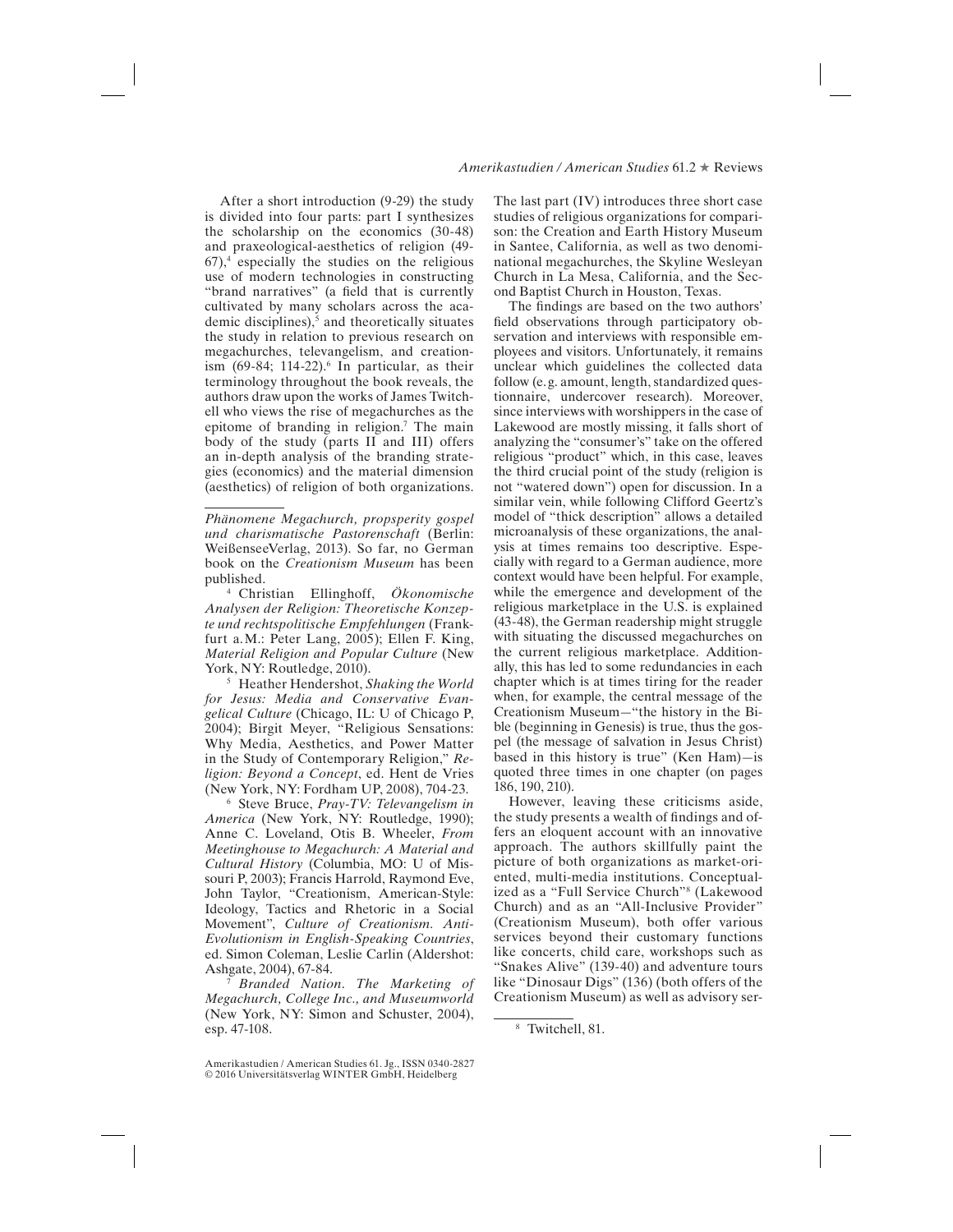## Reviews ★ *Amerikastudien / American Studies* 61.2

vices such as Lakewood's "Women's Ministry Workshop" (176-80). In turn, religion becomes a transsectoral element touching upon every aspect of life (127, 185, 253). These socalled "seeker-friendly" services are designed to target the "unchurched" (74), i. e. the religiously disaffected, and form a core part of the organization's respective brand narratives in order to position themselves on the market as independent and attractive "faith brands" with a unique profile.<sup>9</sup> For instance, while Lakewood is one of over 35 megachurches in the Houston area alone as well as part of the "World of Faith" movement and the broader self-help discourse (68-84), it presents itself as a distinctive institution: Its history is presented in line with the prosperity gospel as the epitome of the American Dream beginning with a small community of Christians in a poor neighborhood which has within 50 years risen to be the greatest megachurch in the U.S. led by two generations of pastors of the Osteen family (84, 95). Its slogan "Oasis of Love in a Troubled World" (88) presents Lakewood as the center of healing which stands out against Houston's Second Baptist Church's central message as the "Fellowship of Excitement" (243-45). Moreover, unlike the Second Baptist Church, Lakewood has no denominational marker in its name and has few exterior and interior Christian markers. In a similar vein, though its church service includes religious elements, its "seeker church liturgy"10 with its high share of contemporary Christian Rock & Pop music and a so-called "message" of hope (instead of the traditional sermon) increases its entertainment value (152-65). Thus, Lakewood leaves Christian semantics and theological dogmas as a backdrop (not "watered down" but as a kind of "reduced theology"?) $11$  making its religious reading optional in order to attract new visitors. In this gradual process of missionizing, the degree of involvement of new visitors gets more intense once they decide to participate

in the various workshops and bible study groups (100, 110-11, 182).

At first glance a seemingly different, and yet at a closer look quite similar, picture emerges when compared to the Creationism Museum which takes a Biblical literalism to the Genesis creation narrative and rejects scientifc theories of evolution. In contrast to Lakewood, the museum is decidedly Christian-creationistic in its brand narrative and presents the universe and life as originating from divine acts of creation. Its mission is to religiously educate the public (which according to AiG is in a state of moral crisis (133)) in order to return to a Christian foundation because only a literal study of the bible will stop young adults from turning away from churches which currently fail to convey the Christian message (124-33).

Yet, while portraying itself as a unique Christian company which offers the intellectual foundation for Christian missions of churches and other organizations, AiG is nondenominational. Moreover, like Lakewood, it employs a gradual rapprochement to convey its message in order to win over new members, especially families, through its official motto "Have Fun and Prepare to Believe" (see the sub-title of this volume), as well as through the combination of learning and entertainment. In particular, by blending cognitive and sensual impulses, AiG uses sensory contrasts of aesthetics for visitors to experience the "absence of God" (195-97) and to make the "Bible come alive" (Ham, 221). For example, the frst station of its core exhibition, the "Seven C's of History" (Creation, Corruption, Catastrophy, Confusion, Christ, Cross, Consummation), is the tranquil and comforting atmosphere of Garden Eden (200-04) which among other things features a fve-meter-high waterfall with Adam and Eve presenting the beauty and perfection of God's work. Animal sounds, artifcial wind, Bible quotes through speakers, and information boards complement the scenery creating an impressive design which stimulates the visitor's auditory, visual, haptic, and cognitive perceptions. Afterwards, the visitor is led to the "Cave of Sorrows," a dark, small, and sound-flled room showing the "sin of Adam" which is intentionally designed as an inversion to the harmony of Garden Eden and is experienced, as Emling's visitor interviews attest, as the most hostile place of the museum (204-07).

Both institutions, the Lakewood Church and the Creationism Museum, combine cogni-

<sup>9</sup> Twitchell, 25; Einstein, 86-92, 122.

<sup>10</sup> Kimon H. Sargeant, *Seeker Churches: Promoting Traditional Religion in a Nontraditional Way* (New Brunswick, NJ: Rutgers UP, 2000), 64.

<sup>11</sup> David Miller, *Reinventing American Protestantism: Christianity in the New Millennium* (Berkeley, CA: U of California P, 1997), 20.

Amerikastudien / American Studies 61. Jg., ISSN 0340-2827 © 2016 Universitätsverlag WINTER GmbH, Heidelberg